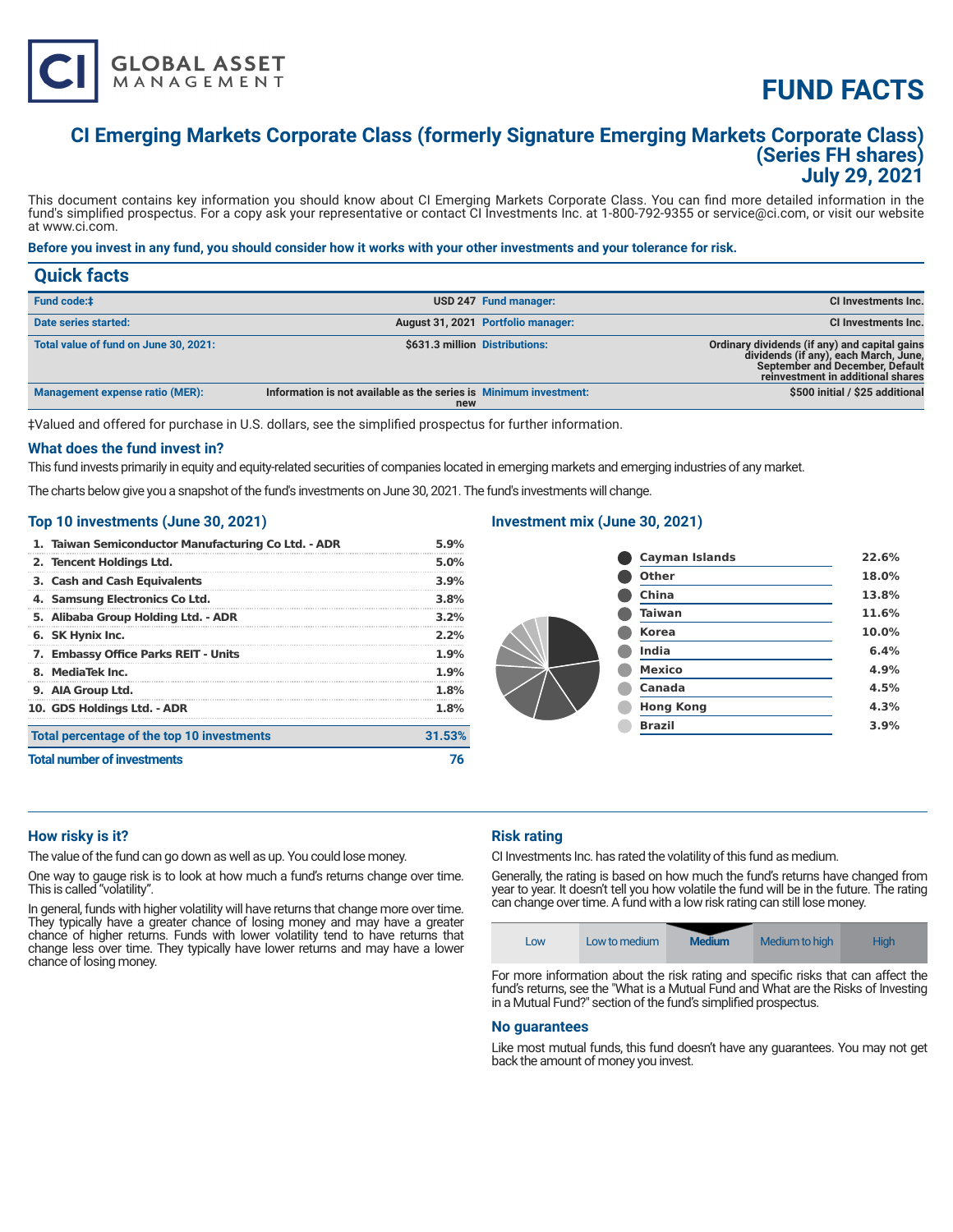# **CI Emerging Markets Corporate Class (formerly Signature Emerging Markets Corporate Class) (Series FH shares)**

# **How has the fund performed?**

This section tells you how Series FH securities of the fund have performed since inception. Returns are after expenses have been deducted. These expenses reduce the fund's returns.

#### **Year-by-year returns**

Because this series is new, there is no data available for this section.

#### **Best and worst 3-month returns**

Because this series is new, there is no data available for this section.

#### **Average return**

This section shows the value and annual compounded rate of return of a hypothetical \$1,000 investment in this series of units of the fund. However, this information is not available because the series is new.

# **Who is this fund for?**

#### **This fund may be suitable for you if you:**

- want to invest in emerging markets
- are investing for the medium and/or long term<br>• can tolerate medium risk
- can tolerate medium risk

#### **A word about tax**

In general, you'll have to pay income tax on any money you make on a fund. How much you pay depends on the tax laws of where you live and whether you hold the fund in a registered plan, such as a Registered Retirement Savings Plan or a Tax-Free Savings Account.

Keep in mind that if you hold your fund in a non-registered account, fund distributions are included in your taxable income, whether you get them in cash or have them reinvested.